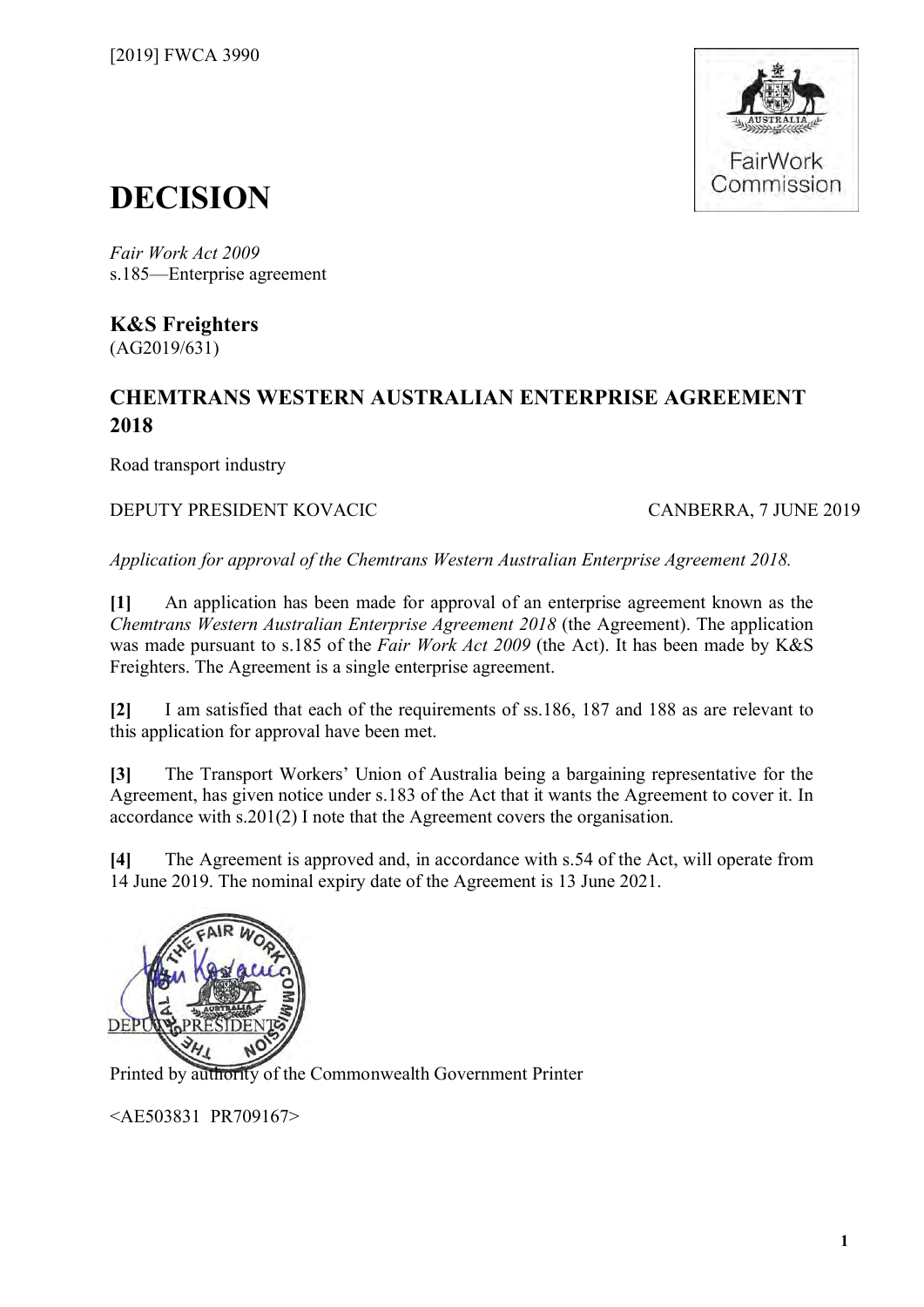

# **Chemtrans Western Australian Enterprise Agreement 2018**

#### **Table of Contents**

| <b>Clause No.</b>         | <b>Clause Name</b>                                     | Page No.        |
|---------------------------|--------------------------------------------------------|-----------------|
| 1                         | <b>Title</b>                                           | 2               |
| $\overline{2}$            | Coverage & Parties Bound                               | $\overline{2}$  |
| $\overline{3}$            | Duration of Agreement                                  | $\overline{2}$  |
| $\overline{\mathbf{4}}$   | <b>No Further Claims</b>                               | $\overline{2}$  |
| $\overline{5}$            | Incorporation of Award Terms                           | $\overline{2}$  |
| 6                         | Relationship Between the NES and This Agreement        | $\overline{2}$  |
| $\overline{\overline{7}}$ | Probation                                              | $\overline{3}$  |
| 8                         | Rates of Pay & Payment of Wages                        | $\overline{3}$  |
| $\overline{9}$            | <b>Hours of Work</b>                                   | $\overline{3}$  |
| 10                        | <b>Long Distance Work</b>                              | $\overline{4}$  |
| $\overline{11}$           | <b>Weekend Rates</b>                                   | $\overline{5}$  |
| 12                        | <b>Public Holiday Rates</b>                            | $\overline{5}$  |
| 13                        | Overtime                                               | $\overline{5}$  |
| 14                        | Allowances                                             | $\overline{6}$  |
| 15                        | Superannuation                                         | 6               |
| 16                        | Personal/Carers Leave & Compassionate Leave            | $\overline{6}$  |
| 17                        | <b>Annual Leave</b>                                    |                 |
| 18                        | Long Service Leave                                     |                 |
| 19                        | 8<br><b>Public Holidays</b>                            |                 |
| 20                        | 9<br>Clothing<br>$\overline{9}$                        |                 |
| 21                        | Flexibility                                            |                 |
| $\overline{22}$           | $\overline{9}$<br><b>Personal Protective Equipment</b> |                 |
| 23                        | Maintenance                                            | 10              |
| 24                        | <b>Customer Service</b>                                | $\overline{10}$ |
| 25                        | <b>Drivers Handbook</b>                                | 10              |
| 26                        | Annual Driver Training & Dangerous Goods Re-Licensing  | 10              |
| 27                        | Use of Alcohol & Drugs                                 | 10              |
| 28                        | <b>Consultation Regarding Major Change</b>             | 10              |
| 29                        | <b>Dispute Settlement Procedure</b>                    | 12              |
| 30                        | <b>Individual Flexibility Agreement</b>                | 14              |
| 31                        | Redundancy                                             | 15              |
| 32                        | <b>Termination of Employment</b>                       | 15              |
| 33                        | Service Pay                                            | 16              |
| 34                        | Signatures                                             | 17              |
|                           | Schedule 1                                             | 19              |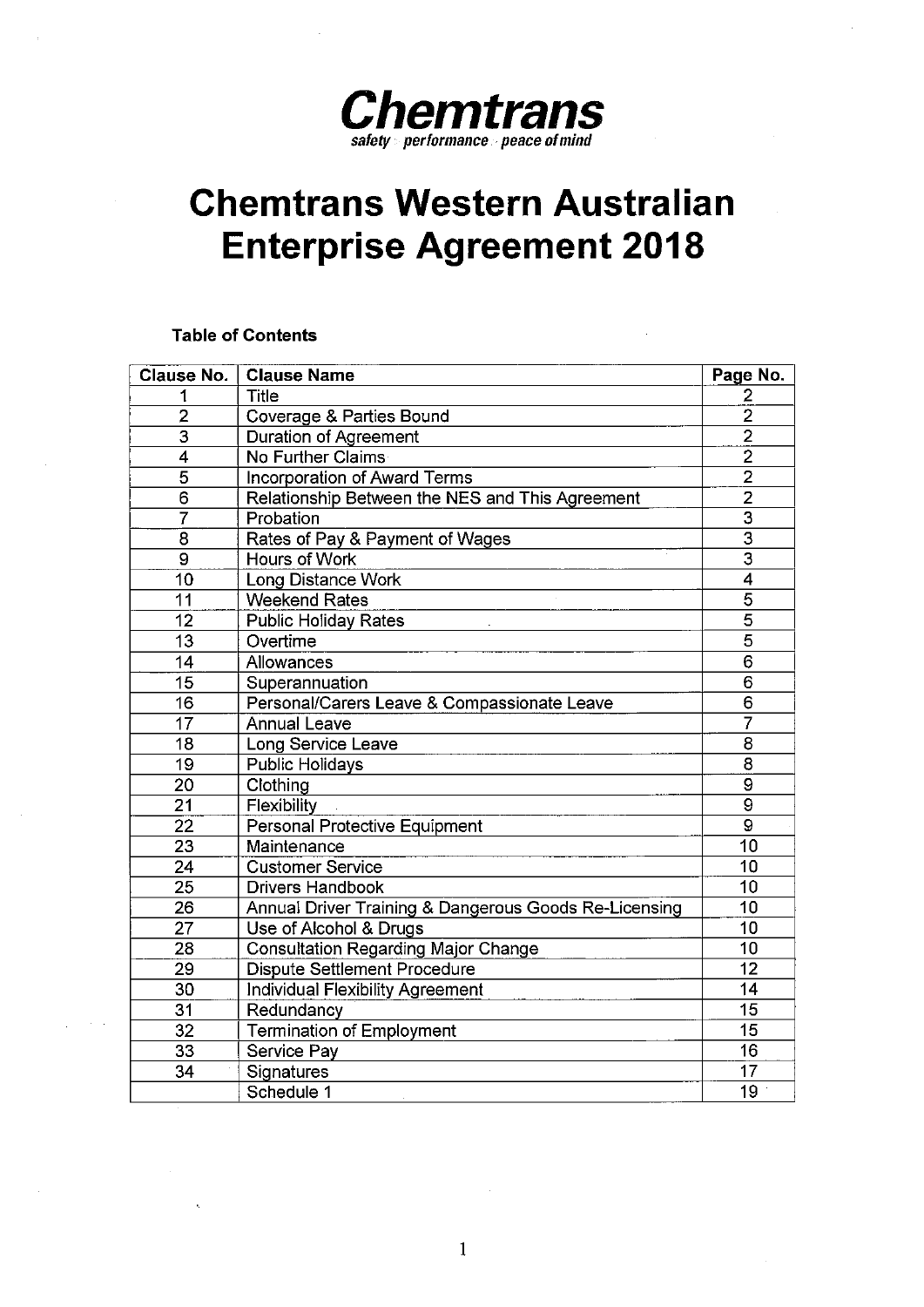#### **1. Title**

1.1 This Agreement shall be known as the Chemtrans Western Australian Enterprise Agreement 2018 ("Agreement")

#### **2. Coverage & Parties Bound**

2.1 This Agreement is made between K&S Freighters, K&S Energy & Chemtrans Division, ("the Company") 591 Boundary Road, Truganina, VIC, 3029, Transport Workers Union and all employees of the Company operating out of Perth, Western Australia who are covered definitions under this agreement.

#### **3. Duration of Agreement**

- 3.1 This Agreement will commence operation 7 days after its approval by the Fair Work Commission (FWC) and will nominally expire on the date which is 2 years after the day on which the FWC approves the Agreement.
- 3.2 Two months prior to 1st November 2020 the parties will negotiate, in good faith, the conditions of a new agreement. The condition of this Agreement shall continue until a new agreement has been concluded.

#### **4. No Further Claims**

4.1 All parties covered by this Agreement will not pursue any further claims relevant to the relationship of company and employee whether dealt with in the Agreement or not during the life of this Agreement.

#### **5. Incorporation of Award Terms**

- 5.1 This Agreement incorporates the terms of the Road Transport and Distribution Award 2010, and the Road Transport Long Distance Drivers Award 2010 as varied from time to time.
- 5.2 Where there is any inconsistency between a term in this Agreement and a term in the award referred to in sub-clause 5.1, which has been incorporated, the term in this Agreement shall take precedence to the extent of the inconsistency.

#### **6. Relationship between the National Employment Standards and this Agreement**

- 6.1 The National Employment Standards is a set of minimum employment entitlements prescribed within the Fair Work Act 2009.
- 6.2 The terms of this Agreement apply in a manner that do not exclude the NES. No provision of the NES is displaced by this Agreement. The NES provisions may be supplemented by the terms of this Agreement. In the event that any provision of this Agreement is less beneficial than the NES, the NES will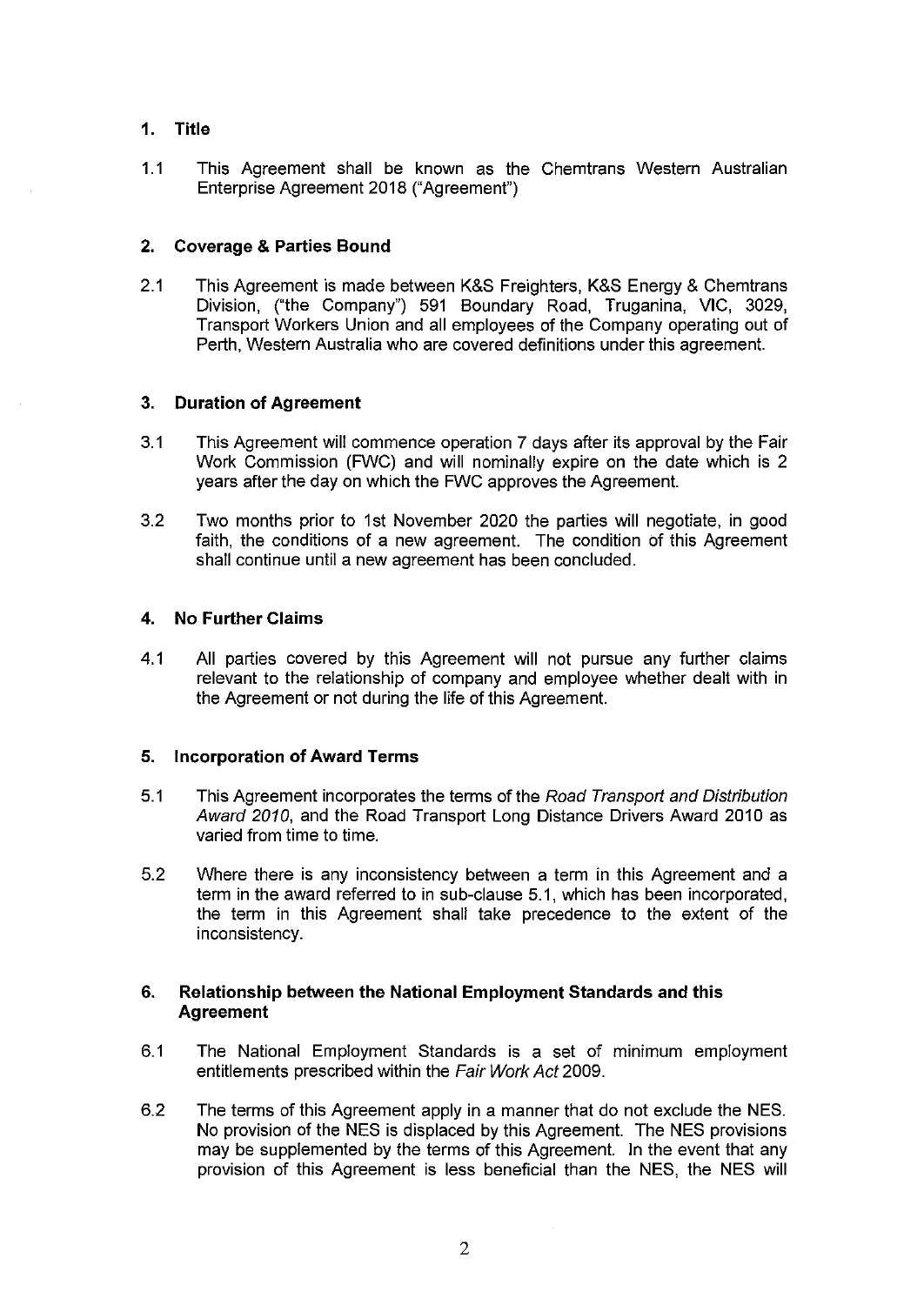continue to apply to the extent necessary to the exclusion of the relevant provision of this Agreement.

#### **7. Probation**

- 7.1 New employees will be on probation for the first three months of engagement.
- 7.2 The purpose of the probation period is to enable the company and the employee to assess their suitability and capability to work together.
- 7.3 During the probation period the Company or the employee has the right to terminate the employment with one (1) week's notice for any reason and without any repercussions.

#### **8. Rates of Pay & Payment of Wages**

- 8.1 The ordinary rate of pay for full-time and part-time employees are detailed in table A of Schedule one (1).
- 8.2 The ordinary rate of pay for casual employees is contained within table C of Schedule one (1)
- 8.3 Wages are paid weekly in arrears by electronic transfer to a bank or building society account nominated by the employee.

#### **9. Hours of Work**

- 9.1 The ordinary hours of work for full-time employees will be 38 hours per week.
- 9.2 The ordinary hours of work must not exceed 8 hours per day and must be worked between the hours of 5:00am and 7.30pm on any day of the week.
- 9.3 Rostered Days Off ("RDOs")
	- a) The ordinary hours of work for Full-time Employees covered by this Agreement shall be arranged to enable employees to accrue one rostered day off (RDO) per month. Employees are permitted to accumulate their ROO's to a maximum 20 days. This is to allow the employee to access their ROO's on top of Annual leave or at other times.
	- b) An employee may request to access an RDO by the provision of not less than 48 hours notice. All such requests will be subject to a mutually agreed date for the RDO being determined by management and the employee, taking into consideration the operational requirements of the business. Alternatively Management may request than an employee take an RDO. If this occurs and a mutually agreeable date for the RDO genuinely can not be determined, then a date may be selected by management, provided that the employee is given at least 7 days notice of the proposed RDO.
	- c) Employees may, at their request, have RDOs paid out when they take annual leave. RDOs will be paid out at the employee's ordinary rate of pay.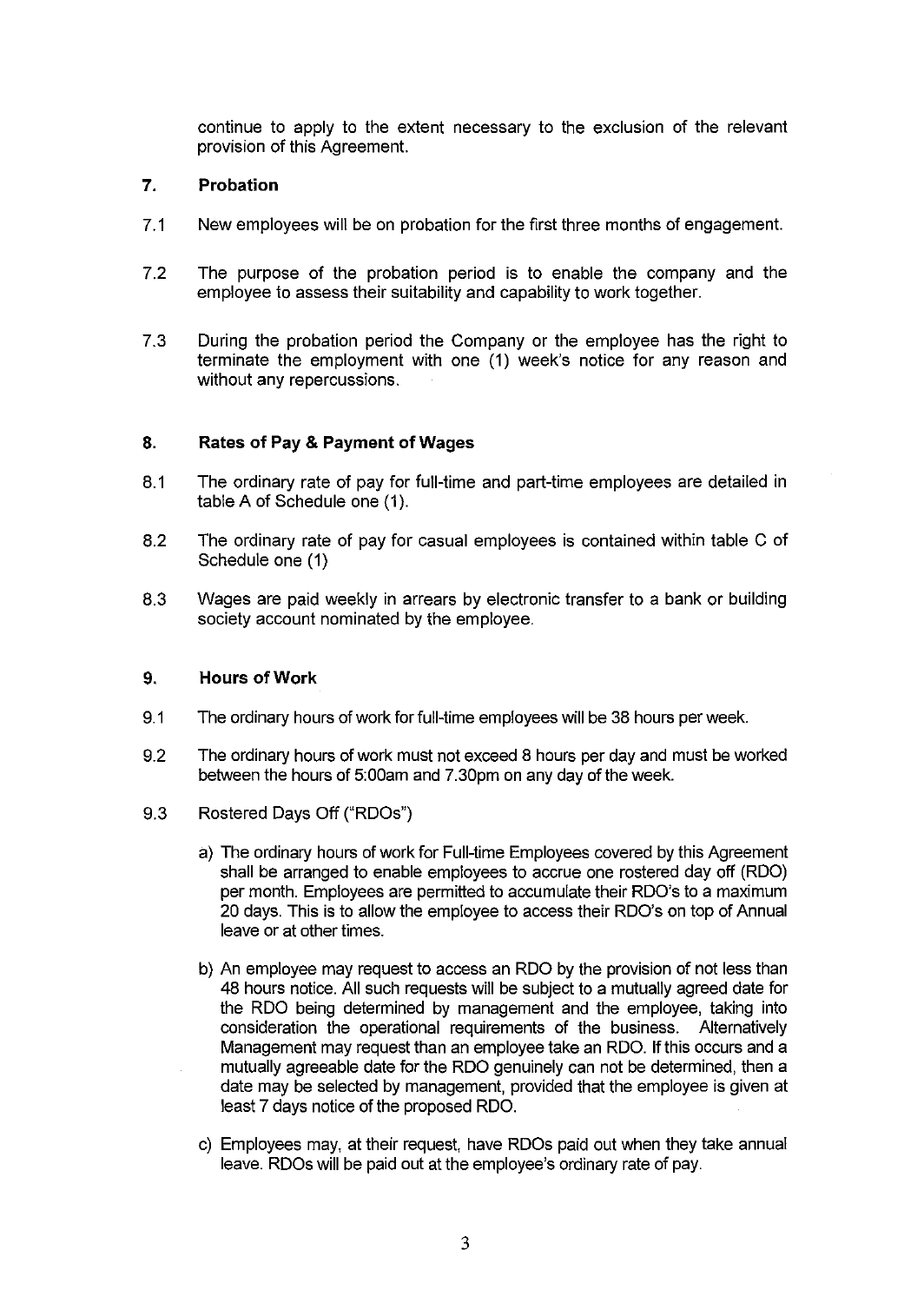#### 9.4 Meal Breaks

- a) An unpaid meal break of at least 30 minutes is to be taken during each normal work day. A 30-minute paid Meal break is to be paid to employees working on night shift, provided that their shift extends for more than 5 hours. Meal breaks will be taken at a time and place so as not to interfere with the progress of work.
- b) Wherever practicable, meal breaks will be taken during extended travelling delays, extended queues or delays in loading or unloading, except where transfer has started.
- c) Where an employee is unable to take a meal break, an additional payment of half an hour overtime shall be made, provided the supervisor's approval is obtained at the time the lunch break would normally be taken.
- d) Overtime rest break

An employee required to work overtime for two hours or more after working ordinary hours must be allowed a paid break of 20 minutes. They shall also be entitled to a further 20 minute paid break for each four hour period until the overtime is finished.

- 9.5 Shifts will not be less than four hours for all Employees, and the length of each day or shift and the break between consecutive days or shifts will comply with the relevant legislation.
- 9.6 The parties to this Agreement are committed to a programme of "Fatigue Management" which includes a requirement that employees will take reasonable breaks during and between rostered days or shifts.
- 9.7 Nothing in Clause 9.4 is to apply in a manner that contradicts rest breaks required in accordance with the legislative requirements with respect to the limitations on driving hours.
- 9.8 Employees may be required to work shift work.

#### **10. Long Distance Work**

- 10.1 Long distance work shall be any journey which exceeds 500km and which prevents an employee from returning home overnight for the purpose of taking their major rest break. Long distance employees are paid hourly (and standard overtime rates ) as per the schedule contained in the agreement.
- 10.2 Employees, by consultation, may be required to perform long distance work in order to meet the needs of the business. Where this is necessary the standard starting and finishing time of an employee may be varied in order to meet the operational requirements of the business.
- 10.3 Subject to meeting the needs of the business, long distance work will be worked and paid based on the '24 hour clock system'. Under this system an employee may perform ordinary hours of work outside the times specified in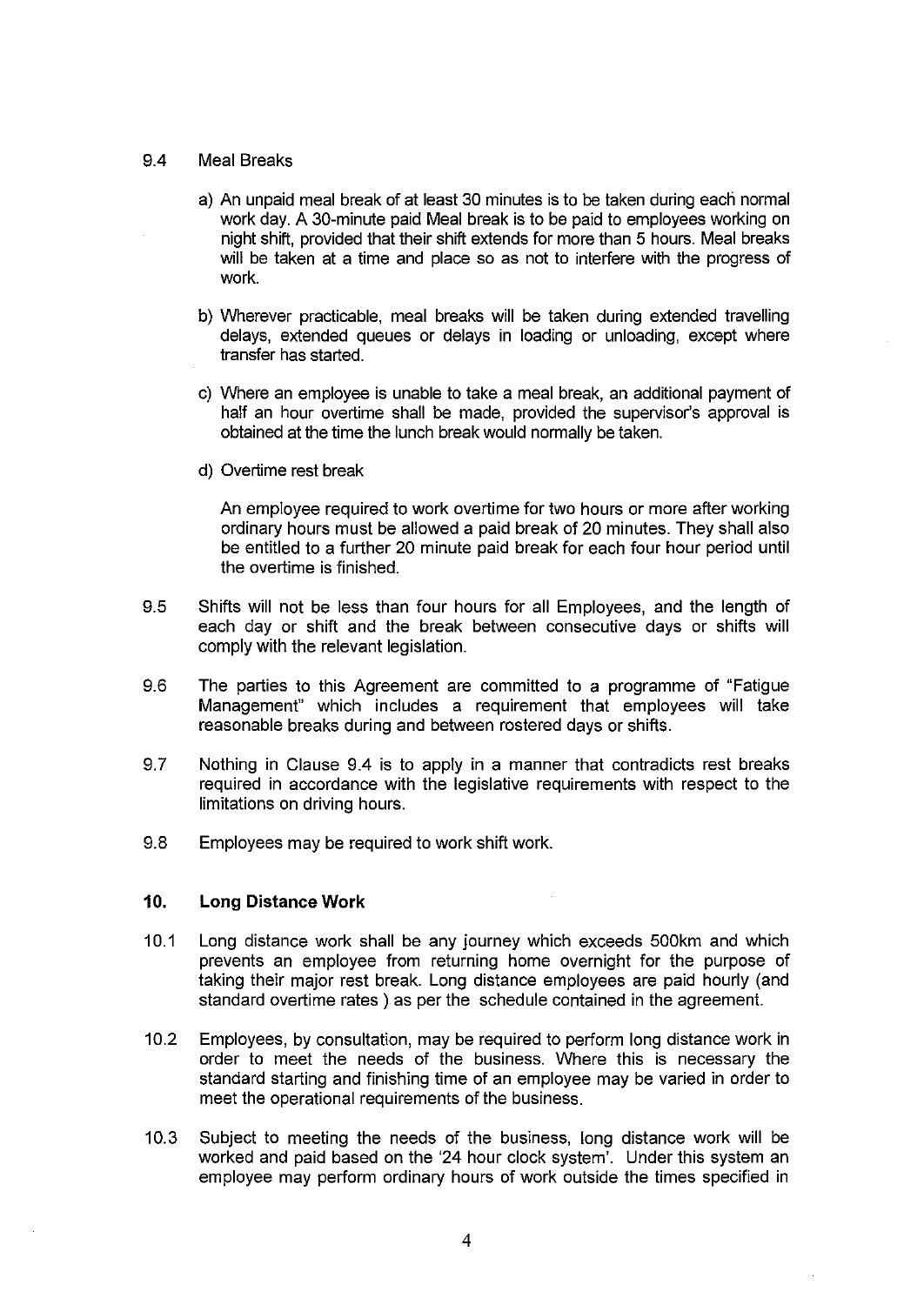clause 9.2. The 24 hour clock system allows for flexibility whilst drivers are performing long distance work. It enables the driver to manage his work time, over a 24 hour period commencing at midnight, within the Fatigue Management Programme, so that he or she can depart at a time which is suitable to themselves but prior to the normal start time without penalty to Chemtrans.

- 10.4 The 24 hour clock system is not intended to reduce overtime availability. Accordingly all hours worked beyond 8 hours in a 24 hour period, commencing at midnight, will be paid as overtime.
- 10.5 The 24 hour clock will not be used for local work.

#### **11. Weekend Rates**

11.1 All ordinary hours worked on a Saturday or Sunday will be paid at the following rates;

#### **Saturday**

For all ordinary hours worked between midnight on Friday and Midnight on Saturday an employee will be paid at **time and a half for first 2 hours, then double time for remaining hours.** 

#### **Sunday**

For all time worked between midnight Saturday and Midnight on Sunday an employee will be paid at **double time.** 

#### **12. Public Holiday Rates**

12.1 Employees will be paid for all time worked on a public holiday in accordance with the provisions of the Road Transport & Distribution Award 2010 which are incorporated into this Agreement.

#### **13. Overtime**

- 13.1 Overtime is an important component of the transport operations, employees are required to make themselves available for reasonable overtime.
- 13.2 For all work done outside the ordinary hours of work specified in clause 9, and work specified in Clause 11, the rate of pay will be time and a half for the first two hours and double time thereafter, until the completion of the overtime work.
- 13.3 For the purpose of calculating overtime each day's work stands alone.
- 13.4 For all overtime worked by a casual employee shall be paid the applicable rate specified in table A of schedule 1, plus 10%, multiplied by the relevant overtime rate of either time and a half or double time. For the purpose of calculating overtime each day's work stands alone.
- 13.5 Rest Periods after overtime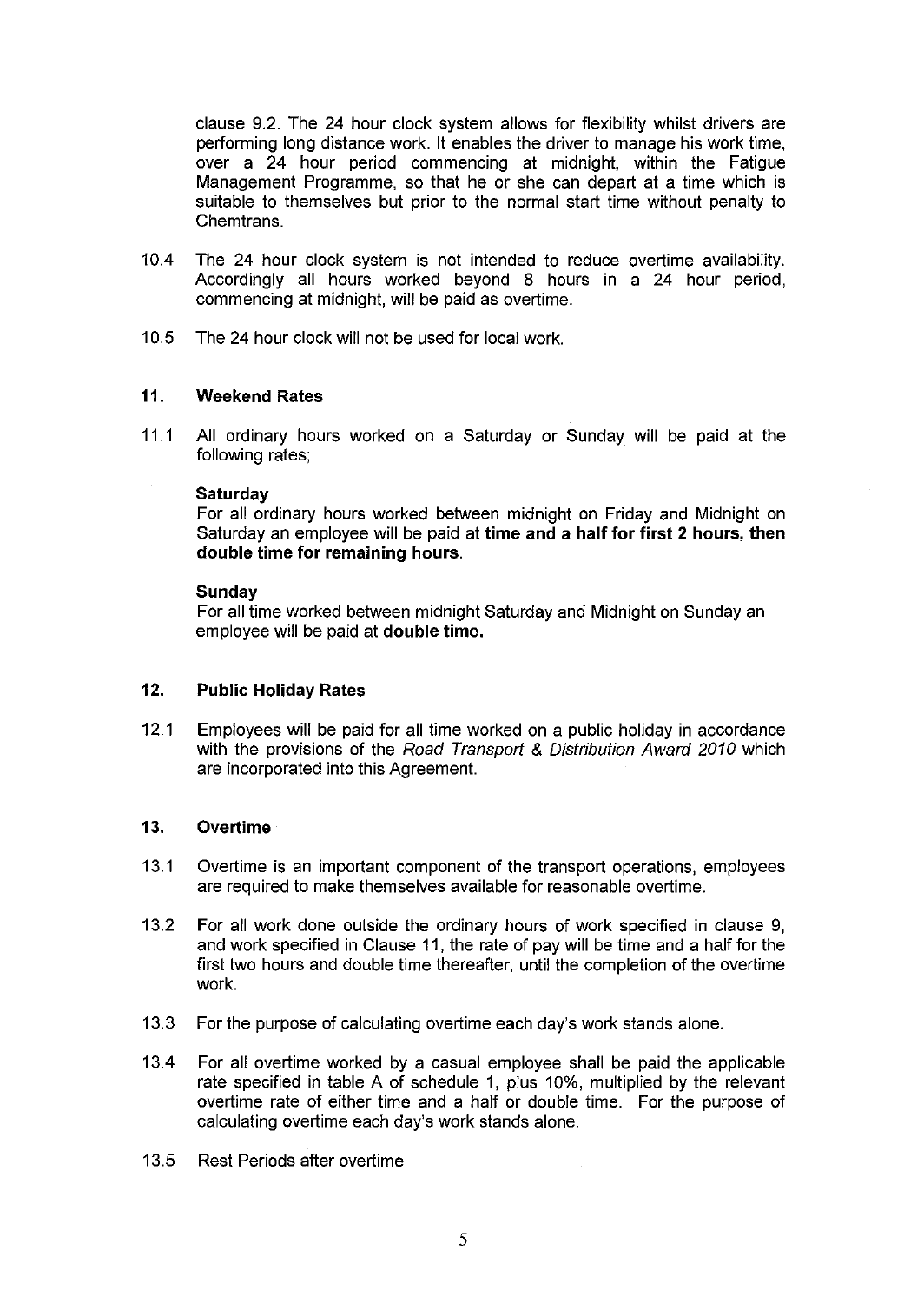The minimum rest period following overtime shall be in accordance with the incorporated provisions of the Road Transport & Distribution Award 2010, except that Employees agree to reduce from  $(10)$  hours to  $(8)$  hours the minimum period off duty between finishing work and recommencing work at ordinary rates of pay, provided that the employee agrees that it is safe to do so.

#### **14. Allowances**

#### 14.1 Living Away Allowance

Where a driver is engaged on work where it is not practical to return home at night and they take their major rest break under the applicable driving hours regulations away from home, the driver shall be paid a living away from home allowance, as described in Schedule 1 Table B for each night away.

When a driver is paid a living away allowance, this allowance is inclusive of meal allowances.

#### 14.2 Side Loader Allowance

Where an employee is required by the Company to drive a side loader attached they shall be paid an allowance in accordance with table B of schedule one (1).

#### 14.3 Meal Allowance

An employee required to work overtime for two hours or more after working ordinary hours must either be supplied with a meal or paid the amount specified for a meal allowance in table of B of schedule 1. This allowance shall not be payable in relation to any day where an employee is also entitled to a living away from home allowance.

#### 14.4 Dangerous Goods

Where Applicable, employees shall be entitled to a dangerous goods allowance in accordance with the provisions of clause 16.1(d) of the Road Transport & Distribution Award 2010.

14.5 Employees are not entitled to any additional allowances other than those referred to within this clause.

#### **15. Superannuation**

15.1 The company will from the date of the Agreement make superannuation contributions to the Transport Workers Union default fund or a fund nominated by the employee. The superannuation contribution will be not less than that required under the Superannuation Guarantee (Administration) Act 1992.

#### **16. Personal/ Carers Leave & Compassionate Leave**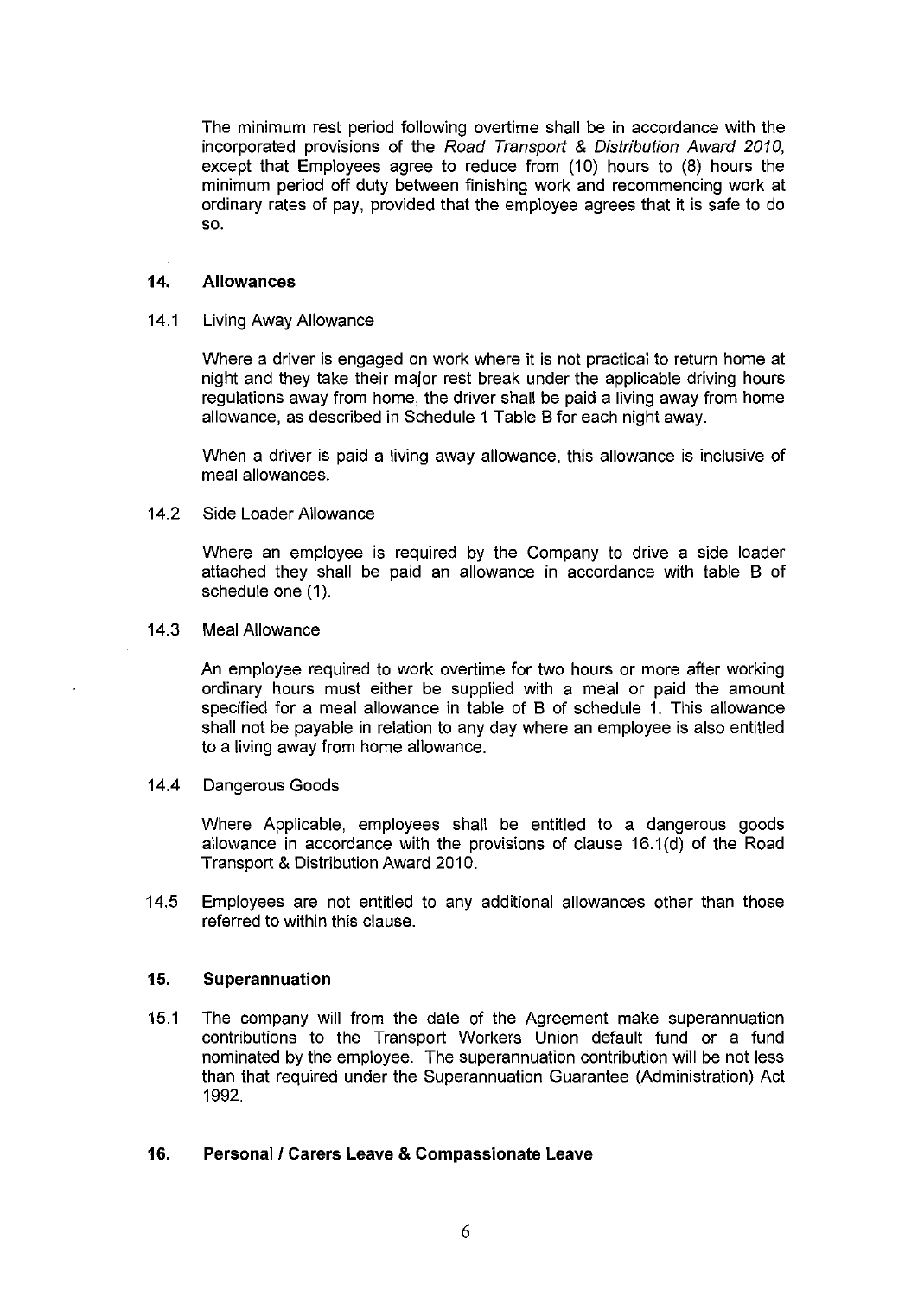- 16.1 Employees, other than casuals, shall be entitled to personal /carers leave in accordance with the NES. In summary, the NES provide for an accrual of 10 days per annum as paid personal leave for full time employees. The employee's entitlement will accrue based on their ordinary hours of work.
- 16.2 Personal/Carers leave is leave taken;
	- a) because the employee is not fit for work due to personal illness or injury; or
	- b) to provide care or support for a member of the employee's immediate family or house hole, who requires care and support due to; i) a personal illness or injury affecting the member; or
		-
		- ii) an unexpected emergency affecting the member.
- 16.3 Employees shall be entitled to compassionate leave in accordance with the National Employment Standards. In summary, the Standard provides for up to two days leave per occasion on the death or life-threatening illness or injury of a member of the employee's immediate family or household.
- 16.4 In order to access personal/carers leave or compassionate leave employees must comply with the following notice and evidence requirements;
	- a) In order to obtain personal/carers leave or compassionate leave an employee must notify their supervisor as soon as practicable and inform them of the expected duration of their absence. It is expected that employees will contact their supervisor at least 1 hour prior to their scheduled starting time.
	- b) Employees accessing personal/carers leave or compassionate leave shall be required to provide such evidence of the need to take leave as the Company may reasonably require. In relation to personal/carers leave this shall generally include a medical certificate where an employee is absent for two or more consecutive days or if requested by a supervisor.

### **17. Annual Leave**

- 17.1 Employees, other than casuals, are entitled to annual leave in accordance with the NES. By way of summary, the NES provides that full-time employees will be entitled to twenty days annual leave for each completed twelve months service. Such leave shall accrue based on the employee's ordinary hours of work.
- 17.3 Employees who terminate lawfully will receive pro-rata payment for unused annual leave.
- 17.4 Annual Leave will be approved on a mutually agreed basis between management and the employee. While the Company will not unreasonably refuse an employee's request to take annual leave it will generally require it to be taken outside ofthe Company's peak periods. As far as possible employees must make any request to take annual leave at least 1 month in advance of the intended period of leave.
- 17.5 It is generally expected that employee's accrued annual leave will not exceed 40 days (8 Weeks). Accordingly employees are to nominate their proposed leave dates prior to their accrued leave exceeding 30 days, and should generally take such leave before the accrual exceeds 40 days.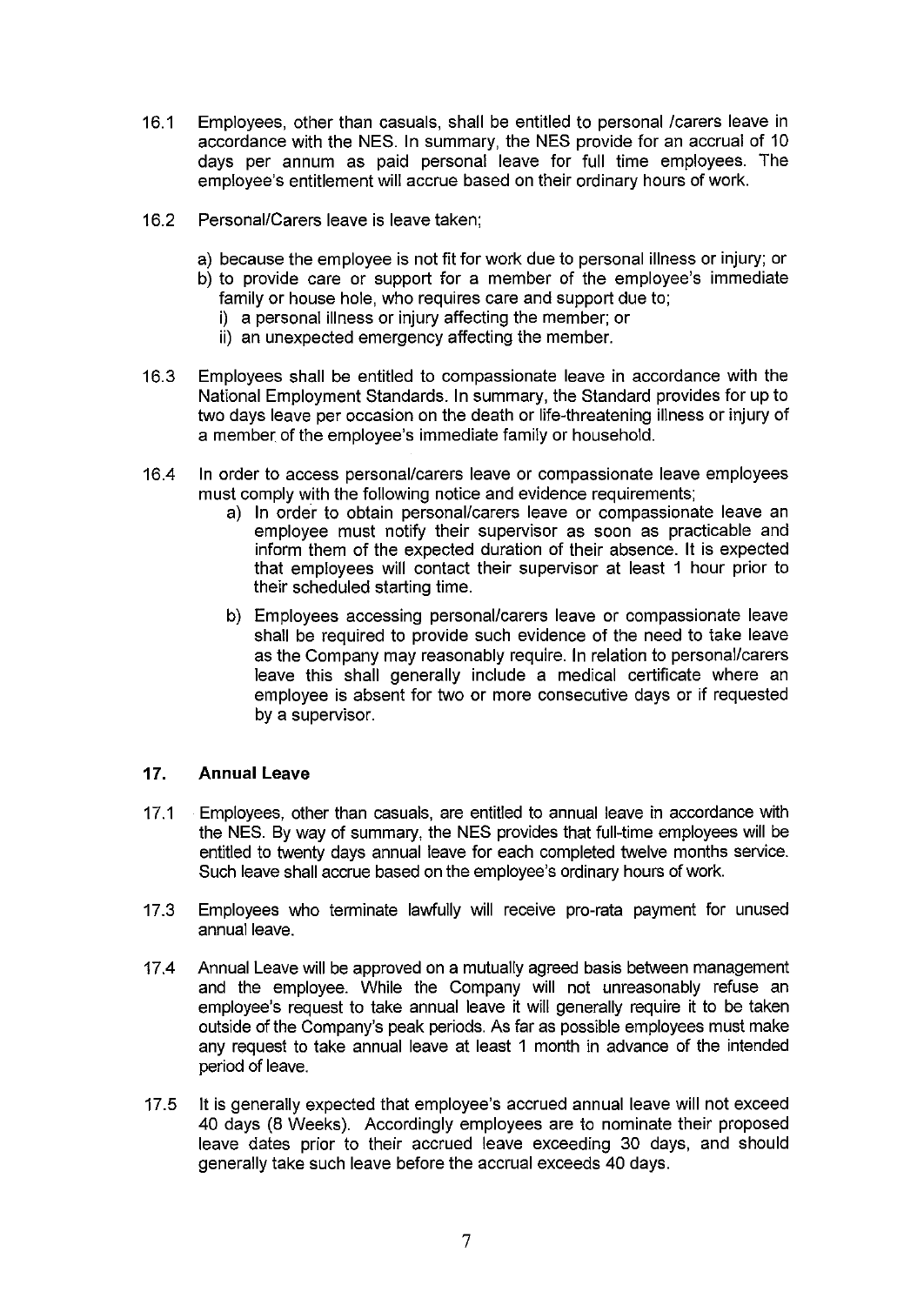#### 17.6 Excessive Leave

If the Company has genuinely tried unsuccessfully to reach Agreement with an employee as to the timing of taking annual leave, the Company can require the employee to take annual leave by giving not less than four weeks notice of the time when such leave is to be taken if:

- a) at the time the direction is given, the employee has eight weeks or more annual leave accrued; and
- b) the amount of annual leave the employee is directed to take is less than or equal to a quarter of the amount of leave accrued.

#### 17.7 Annual Leave Loading

During a period of annual leave an employee will receive a loading of 17.5% calculated on the ordinary rate of pay contained in table A of schedule 1. Annual leave loading is payable on leave accrued and taken.

17.8 Additional leave for Shift Workers

The definition of a shift worker for the purpose of the additional weeks leave under the NES shall be in accordance with that contained within the Road Transport & Distribution Award 2010. Accordingly it shall be a seven day shift worker who is regularly rostered to work on Sundays and Public Holidays.

#### **18. Long Service Leave**

18.1 Employees will be entitled to Long Service Leave in accordance with the NES or relevant state legislation.

#### **19 Public Holidays**

- 19.1 The following 10 days shall be public holidays for the purpose of this Agreement, in accordance with the NES;
	- 1) 1 January (New Year's Day);
	- 2) Australia Day
	- 3) Labour Day
	- 4) Good Friday;
	- 5) Easter Monday;
	- 6) 25 April (Anzac Day);
	- 7) Western Australia Day
	- 8) the Queen's birthday holiday (on the day on which it is celebrated in a State or Territory or a region of a State or Territory);
	- 9) 25 December (Christmas Day);
	- 10) 26 December (Boxing Day);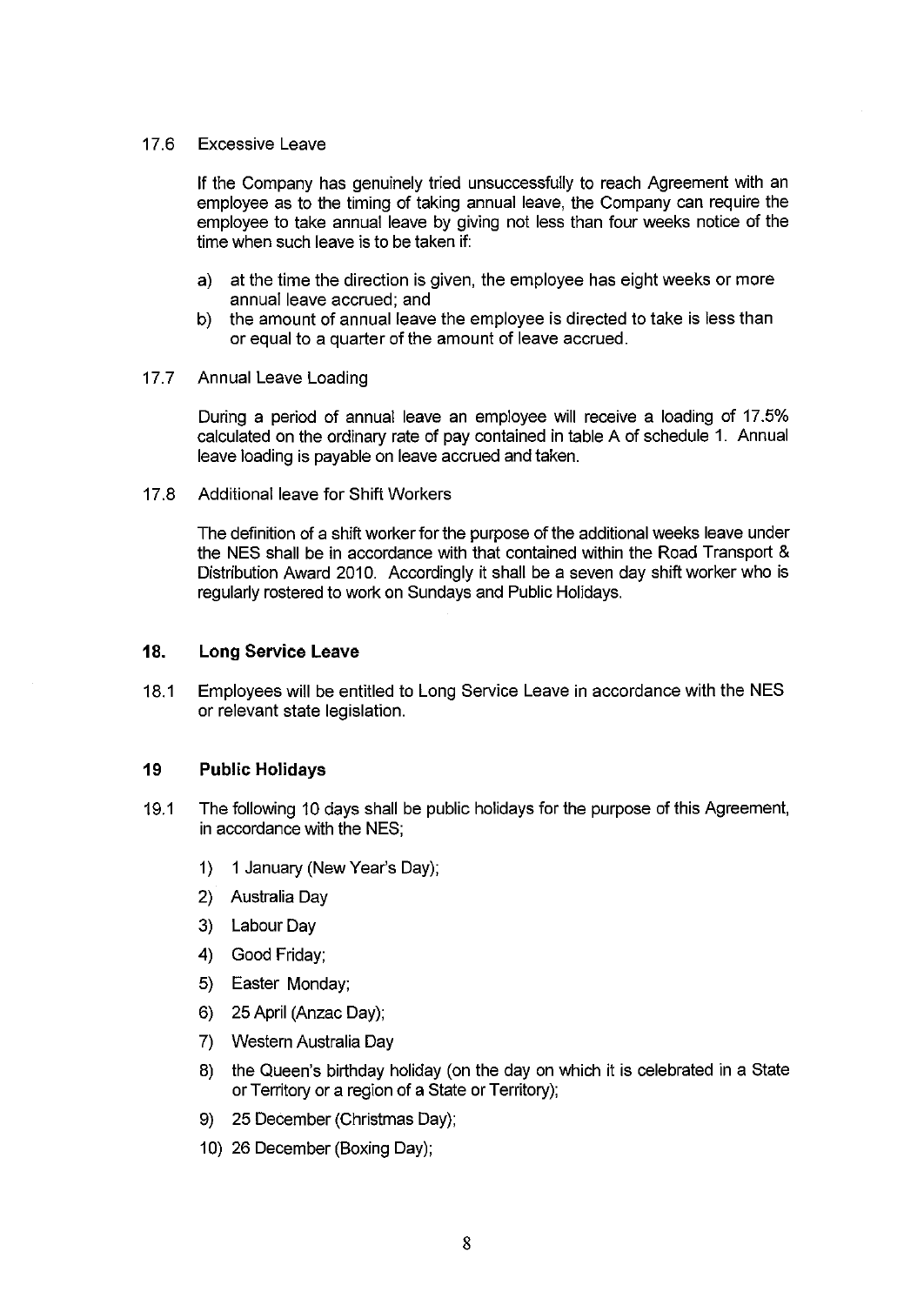- 19.2 In addition to the days specified in Clause 19.1 any days which as a result of the tenns of the NES would also be public holidays shall be public holidays for the purpose of this Agreement.
- 19.3 If, under (or in accordance with a procedure under) a law of a State or Territory, a day or part-day is substituted for a day that would otherwise be a public holiday because of Clause 19.1, then the substituted day or part day is the public holiday, in accordance with the NES.
- 19.4 The company employees may agree to substitute another day for any public holiday prescribed in the NES. For this purpose the consent of the majority of affected employees will constitute agreement.

#### **20. Clothing**

- 20.1 Clothing will be issued annually consisting of five (5) shirts, five (5) pairs of trousers and five (5) pair of socks. One jacket or jumper (light or heavy), one pair of steel capped safety footwear and one hard hat will be issued upon commencement and replaced on a new for old basis.
- 20.2 Prescription Safety Glasses

Employees may participate in the company's Safety Glasses Program (reimbursement of glasses costs) which may change from time to time on the undertaking that:

- a) A prescription for spectacles (new or renewal) is at the employee's cost.
- b) The company's optometrist is always used for make up of spectacles.
- c) Spectacles are made up on standard company frames.

#### **21. Flexibility**

- 21.1 Staff may operate equipment to demonstrate work practices or to assist with emergencies.
- 21.2 Mechanics may drive vehicles for the purpose of road testing.
- 21.2 There will be no demarcations other than those arising from individual level of skills. The parties will work together to develop the skills required by employees for the business.
- 21.3 Starting and finishing times may be varied with not less than 48 hours notice, to satisfy work demands, without penalty.
- 21.4 Computerised documentation and delivery management systems will be operated as required.

#### **22. Personal Protective Equipment**

22.1 Failure to wear the supplied personnel protective equipment whilst performing duties requiring the same may be sufficient cause for termination of employment.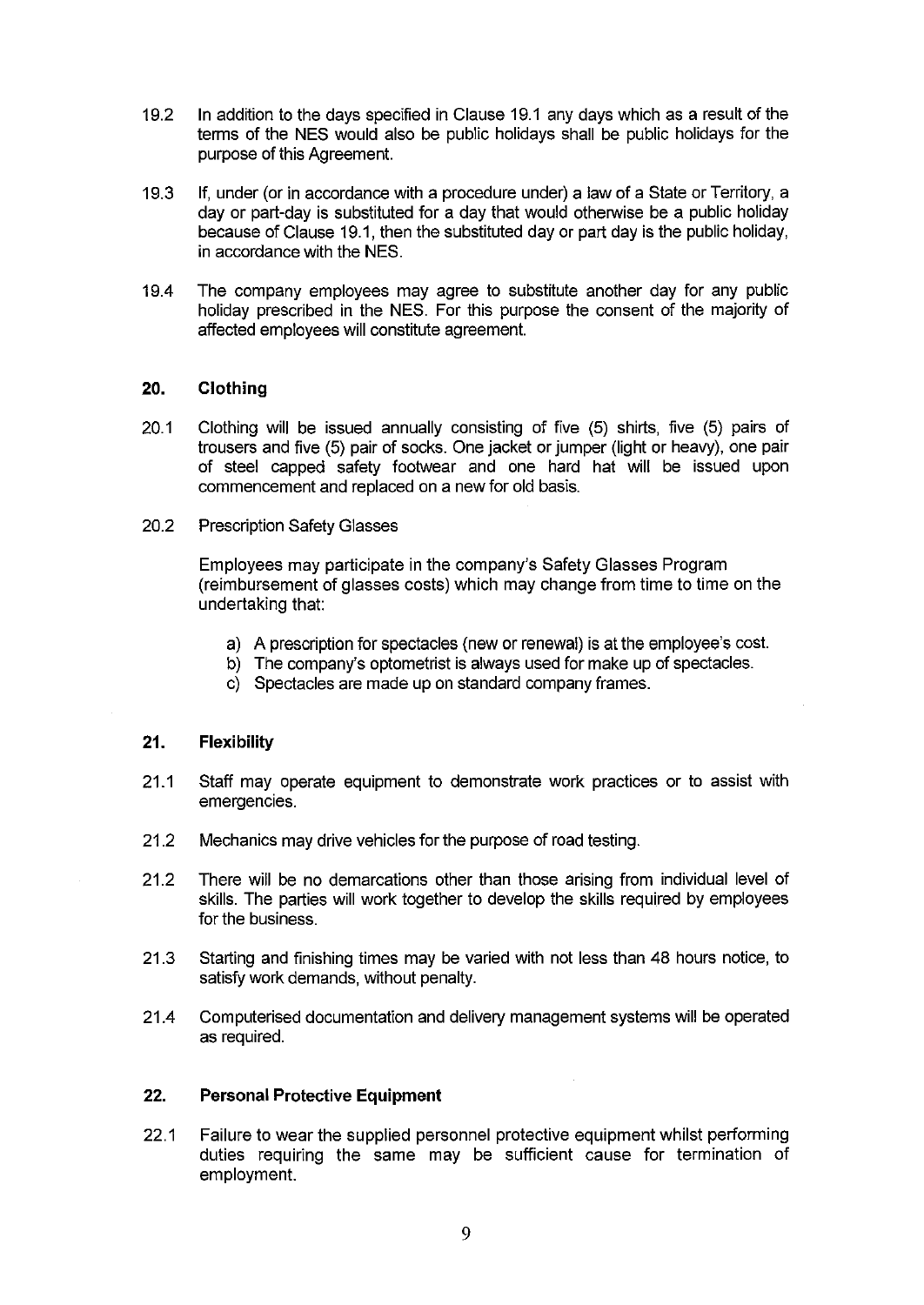22.2 All drivers accept that the use of on-board safety devices, truck computers or GPS may become part of their day to day operations.

#### **23. Maintenance**

23.1 Where requested, employees will carry out maintenance work within their ability.

#### **24. Customer Service**

24.1 Drivers will not cause the closure of a product receiver's operation by withholding the delivery of product. In event of a picket line, negotiations will take place between Chemtrans Pty Ltd and the Transport Workers Union of Australia, to ensure achievement of delivery.

#### **25. Drivers Manual**

25.1 Drivers are accountable for the proper conduct of their duties as specified in the Chemtrans Drivers Manual which may change from time to time.

#### **26. Annual Driver Training & Dangerous Good Re-Licensing**

- 26.1 Drivers attending annual driver training and dangerous goods training and relicensing shall be paid at ordinary time rates. These events will normally be scheduled from Monday to Friday, however should Saturdays be required, normal time and time and half will apply. (Chemtrans will provide suitable courses during employment).
- 26.2 Chemtrans will assist drivers obtain other qualifications, eg upgrading driving license, deemed beneficial to the business. Written agreement from the State Manager will be obtained beforehand and payment or reimbursement of fees will be as per the written agreement between the employee and the Manager.

#### **27. Use of Alcohol & Drugs**

27.1 All drivers will be subject to Drug and Alcohol testing in accordance with the Company's Drug and Alcohol Policy and Procedures both at the commencement of employment, as part of the Company's selection process and throughout their employment.

#### **28. Consultation Regarding Major Change**

- 28.1 This term applies if the employer:
	- a) has made a definite decision to introduce a major change to production, program, organisation, structure or technology in relation to its enterprise that is likely to have a significant effect on the employees; or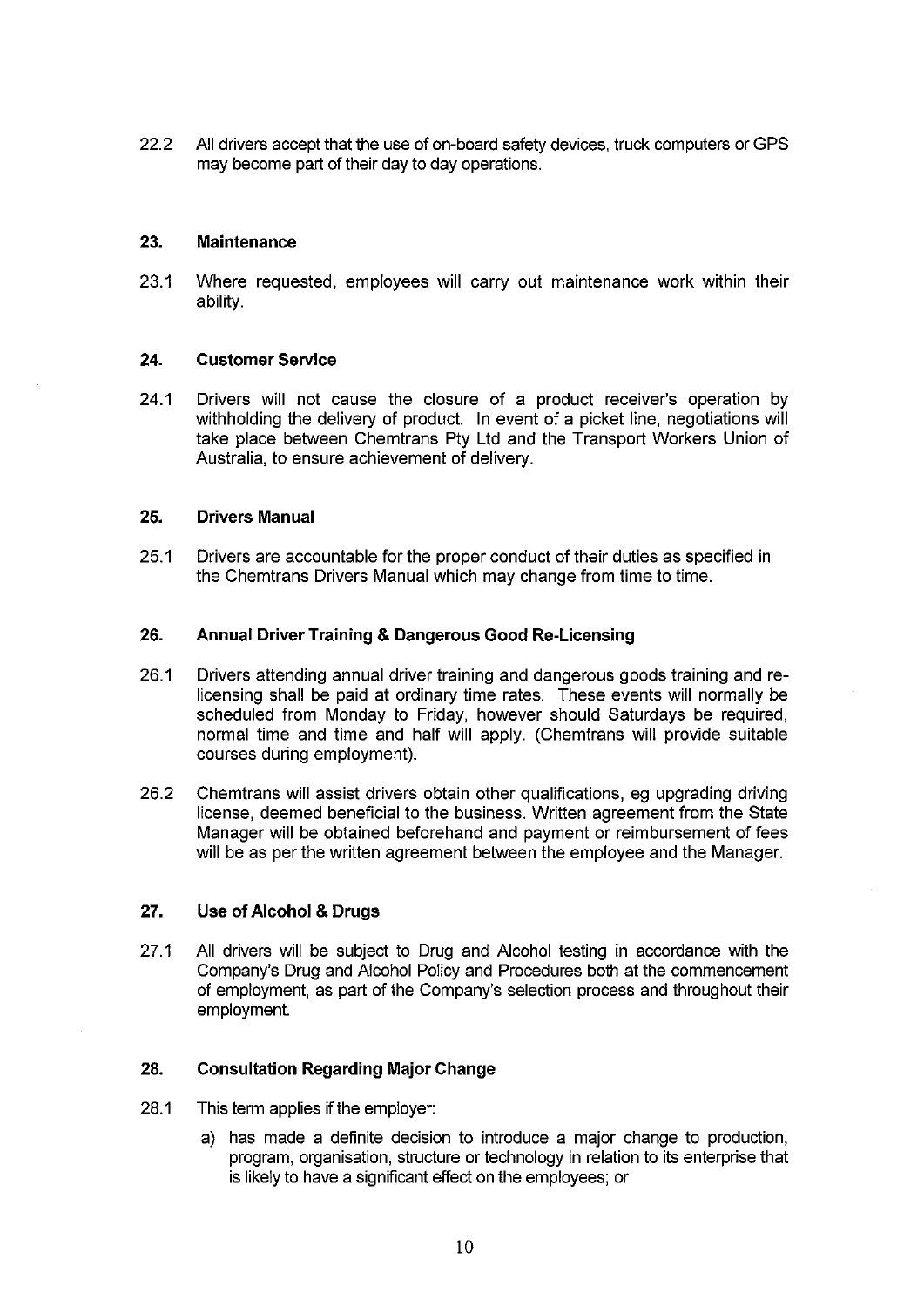b) proposes to introduce a change to the regular roster or ordinary hours of work of employees.

#### Major change

- 28.2 For a major change referred to in paragraph (28.1 ){a):
	- a) the employer must notify the relevant employees of the decision to introduce the major change; and
	- b) subclauses (28.3) to (28.9) apply.
- 28.3 The relevant employees may appoint a representative for the purposes of the procedures in this term.
- 28.4 If:
	- a) a relevant employee appoints, or relevant employees appoint, a representative for the purposes of consultation; and
	- b) the employee or employees advise the employer of the identity of the representative;

the employer must recognise the representative.

- 28.5 As soon as practicable after making its decision, the employer must:
	- a) discuss with the relevant employees:
		- (i) the introduction of the change; and
		- (ii) the effect the change is likely to have on the employees; and
		- (iii) measures the employer is taking to avert or mitigate the adverse effect of the change on the employees; and
	- b) for the purposes of the discussion--provide, in writing, to the relevant employees:
		- (i) all relevant information about the change including the nature of the change proposed; and
		- (ii) information about the expected effects of the change on the employees; and
		- (iii) any other matters likely to affect the employees.
- 28.6 However, the employer is not required to disclose confidential or commercially sensitive information to the relevant employees.
- 28.7 The employer must give prompt and genuine consideration to matters raised about the major change by the relevant employees.
- 28.8 If a term in this agreement provides for a major change to production, program, organisation, structure or technology in relation to the enterprise of the employer, the requirements set out in paragraph (28.2)(a) and subclauses (28.3) and (28.5) are taken not to apply.
- 28.9 In this term, a major change is likely to have a significant effect on employees if it results in:
	- a) the termination of the employment of employees; or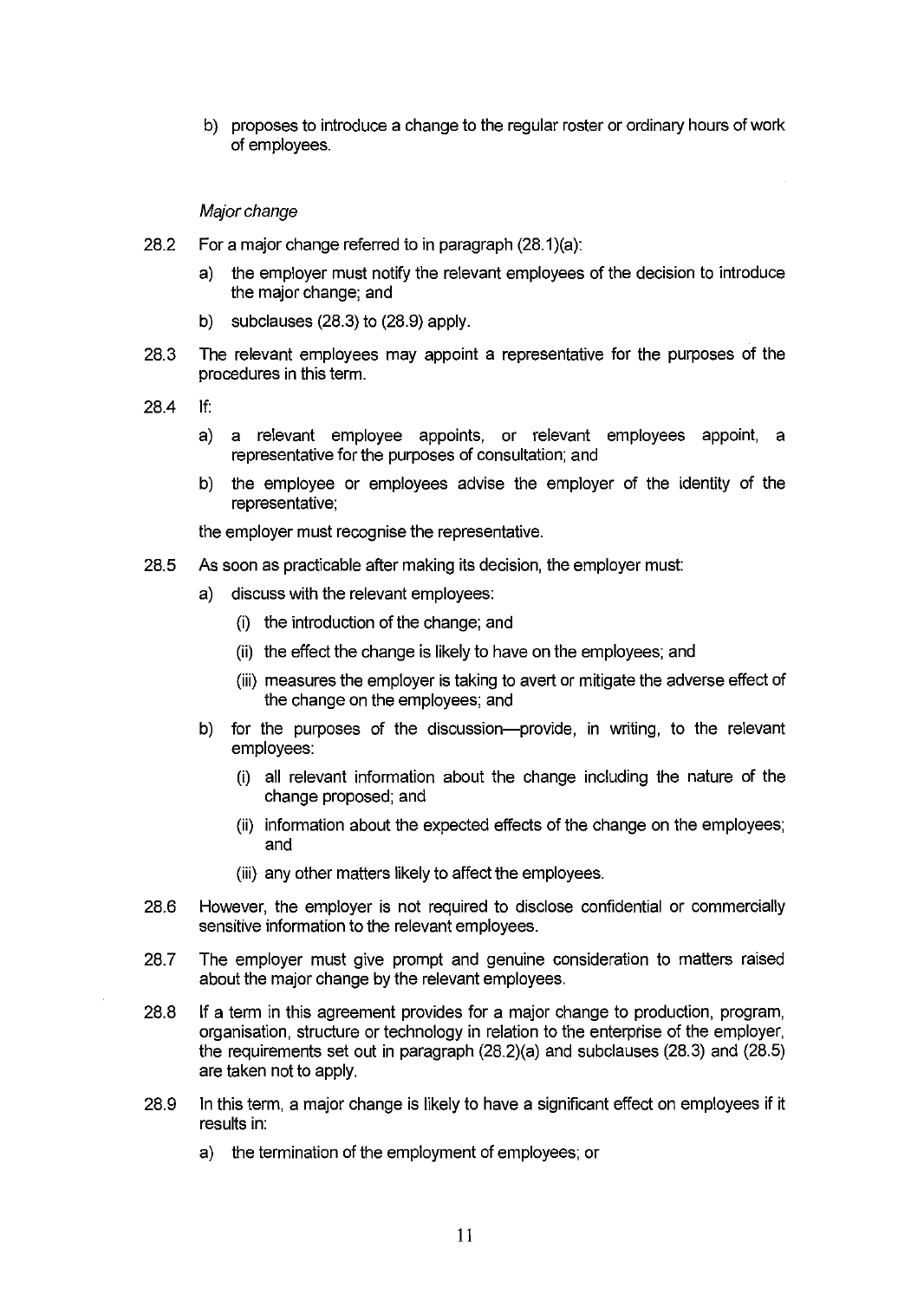- b) major change to the composition, operation or size of the employer's workforce or to the skills required of employees; or
- c) the elimination or diminution of job opportunities (including opportunities for promotion or tenure); or
- d) the alteration of hours of work; or
- e) the need to retrain employees; or
- f) the need to relocate employees to another workplace; or
- g) the restructuring of jobs.

Change to regular roster or ordinary hours of work

- 28.10 For a change referred to in paragraph  $(28.1)(b)$ :
	- a) the employer must notify the relevant employees of the proposed change; and
	- b) subclauses (28.11) to (28.15) apply.
- 28.11 The relevant employees may appoint a representative for the purposes of the procedures in this term.
- 28.12 If:
	- a) a relevant employee appoints, or relevant employees appoint, a representative for the purposes of consultation; and
	- b) the employee or employees advise the employer of the identity of the representative;

the employer must recognise the representative.

- 28.13 As soon as practicable after proposing to introduce the change, the employer must:
	- a) discuss with the relevant employees the introduction of the change; and
	- b) for the purposes of the discussion--provide to the relevant employees:
		- (i) all relevant information about the change, including the nature of the change; and
		- (ii) information about what the employer reasonably believes will be the effects of the change on the employees; and
		- (iii) information about any other matters that the employer reasonably believes are likely to affect the employees; and
	- c) invite the relevant employees to give their views about the impact of the change (including any impact in relation to their family or caring responsibilities).
- 28.14 However, the employer is not required to disclose confidential or commercially sensitive information to the relevant employees.
- 28.15 The employer must give prompt and genuine consideration to matters raised about the change by the relevant employees.
- 28. 16 In this term: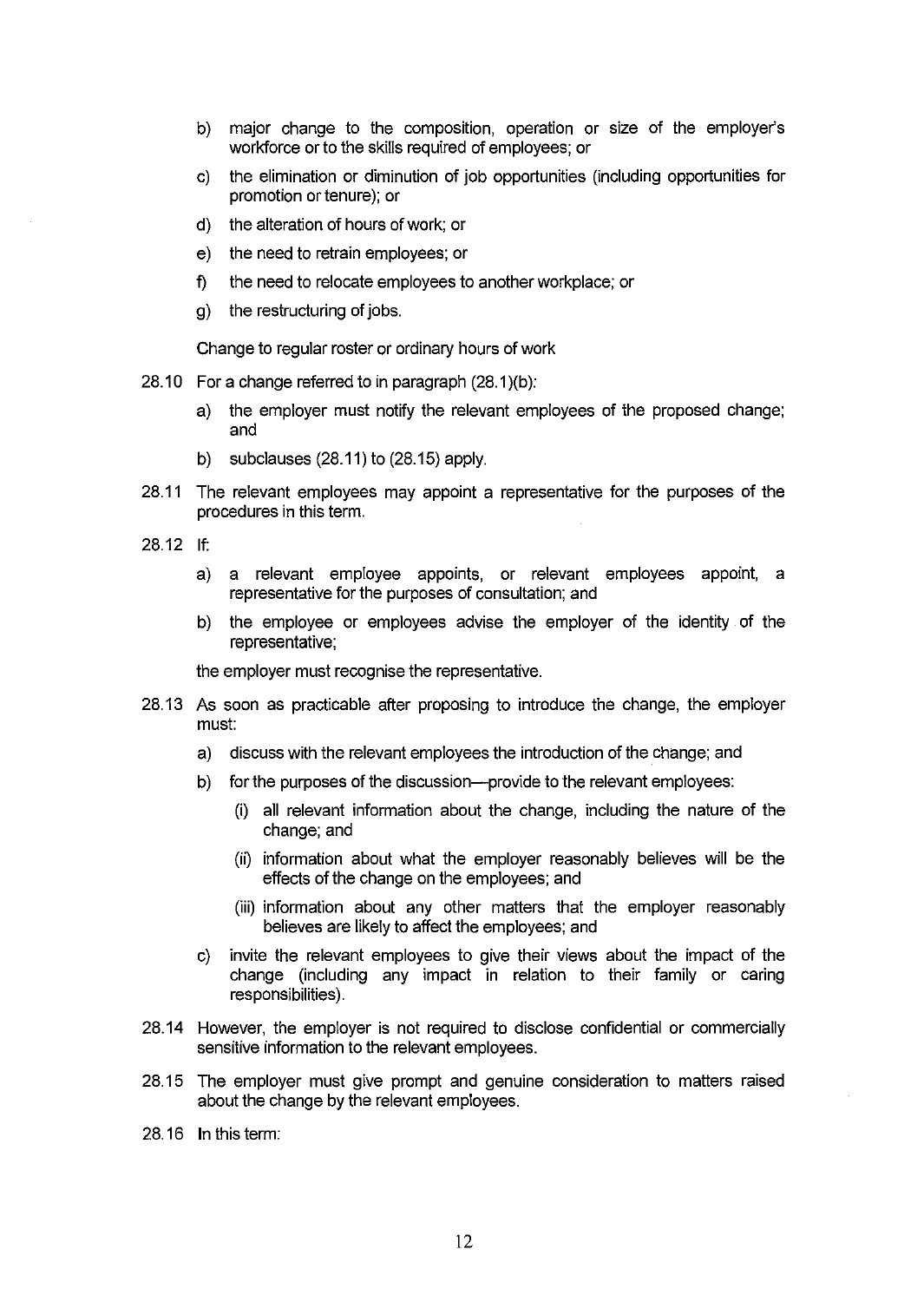relevant employees means the employees who may be affected by a change referred to in subclause (28.1 ).

#### 29. **Dispute Settlement Procedure**

- 29.1 Any dispute that an Employee may have with the Company (at Perth) about a matter arising under this Agreement, or the National Employment Standards (except for disputes related to reasonable grounds for refusal of requests for flexible working arrangements or additional unpaid parental leave) will, unless otherwise agreed, be dealt with as follows:
	- a) In the first instance, an attempt will be made to resolve the matter at the workplace through discussions between the employee or employees concerned and the relevant supervisor and/or manager.
	- b) If the matter remains unresolved, the Employee can refer it to more senior levels of management. The employee/s and employer may appoint a person or organisation to represent them in relation to the dispute.
	- c) If the matter remains unresolved at the workplace level, a party to the dispute may refer the matter to Fair Work Commission.
	- d) The Fair Work Commission may deal with the dispute in 2 stages. The Fair Work Commission will first attempt to resolve the dispute as it considers appropriate, including by mediation, conciliation, expressing an opinion or making a recommendation; and
	- e) If the Fair Work Commission is unable to resolve the dispute at the first stage, the Fair Work Commission may then:
		- (i) arbitrate the dispute; and
		- (ii) make a determination that is binding on the parties.

Note: If Fair Work Commission arbitrates the dispute, it may a/so use the powers that are available to it under the Act.

A decision that Fair Work Commission makes when arbitrating a dispute is a decision for the purpose of Div 3 of Part 5. 1 of the Act. Therefore, an appeal may be made against the decision.

- f) At any stage in this process, either party may appoint, in writing, a representative of their choice to assist in the resolution of the matter.
- 29.2 While the parties are trying to resolve the dispute using the procedures in this term:
	- a) normal work shall continue unless an employee has a reasonable concern about an imminent risk to his or her health or safety; and
	- b) an employee must comply with a direction given by the employer to perform other available work at the same workplace, or at another workplace, unless:
		- (i) the work is not safe; or
		- (ii) applicable occupational health and safety legislation would not permit the work to be performed; or
		- (iii) the work is not appropriate for the employee to perform; or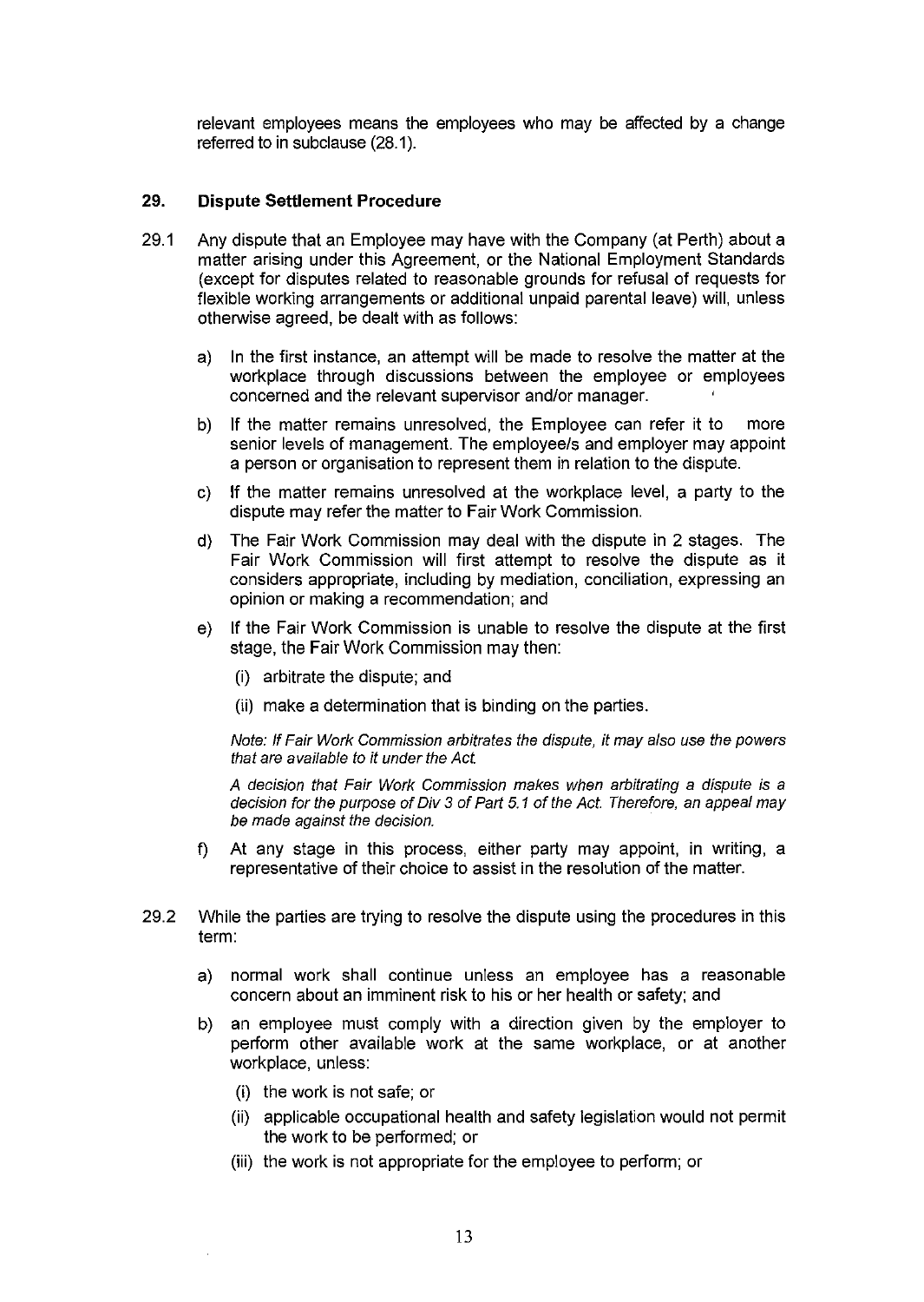- (iv) there are other reasonable grounds for the employee to refuse to comply with the direction.
- 29.3 The parties to the dispute agree to be bound by a decision made by Fair Work Commission in accordance with this term.

#### **30. Individual Flexibility Agreement**

- 30.1 An employer and employee covered by this enterprise Agreement may agree to make an individual flexibility arrangement to vary the effect of terms of the Agreement if:
	- a) the Agreement deals with 1 or more of the following matters:
		- 1) arrangements about when work is performed;
		- 2) overtime rates;
		- 3) penalty rates;
		- 4) allowances; and
		- 5) leave loading
	- b) the arrangement meets the genuine needs of the employer and employee in relation to 1 or more of the matters mentioned in paragraph (a); and
	- c) the arrangement is genuinely agreed to by the employer and employee.
- 30.2 The employer must ensure that the terms of the individual flexibility arrangement:
	- a) are about permitted matters under section 172 of the Fair Work Act 2009; and
	- b) are not unlawful terms under section 194 of the Fair Work Act 2009; and
	- c) result in the employee being better off overall than the employee would be if no arrangement was made.
- 30.3 The employer must ensure that the individual flexibility arrangement:
	- a) is in writing; and
	- b) includes the name of the employer and employee; and
	- c) is signed by the employer and employee and if the employee is under 18 years of age, signed by a parent or guardian of the employee; and
	- d) includes details of:
		- (i) the terms of the enterprise Agreement that will be varied by the arrangement; and
		- (ii) how the arrangement will vary the effect of the terms; and
		- (iii) how the employee will be better off overall in relation to the terms and conditions of his or her employment as a result of the arrangement; and
		- (v) states the day on which the arrangement commences.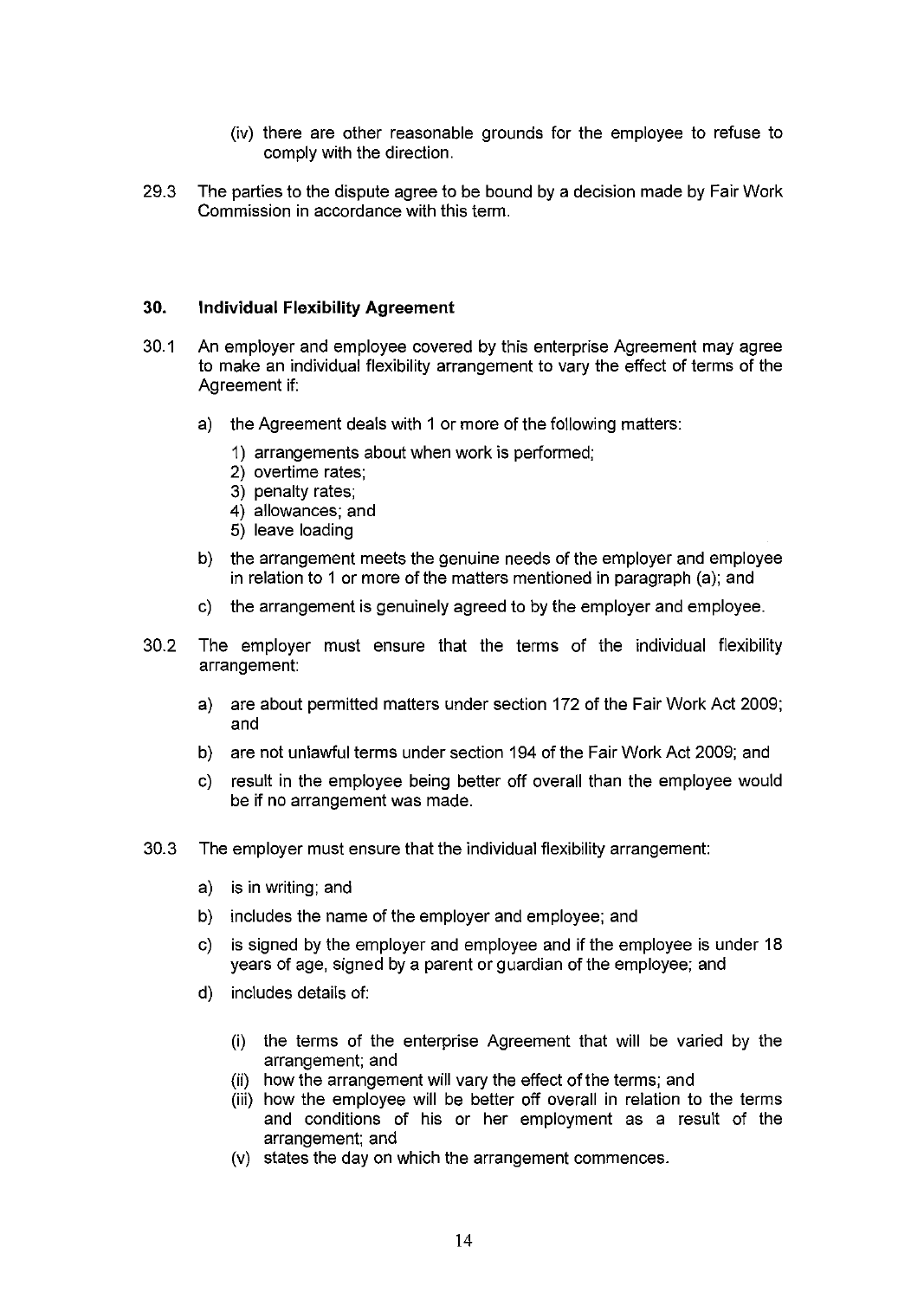- 30.4 The employer must give the employee a copy of the individual flexibility arrangement within 14 days after it is agreed to.
- 30.5 The employer or employee may terminate the individual flexibility arrangement:
	- a) by giving no more than 28 days written notice to the other party to the arrangement; or
	- b) if the employer and employee agree in writing  $-$  at any time.

#### **31. Redundancy**

31.1 Employee entitlements in relation to Redundancy shall be in accordance with the NES and the incorporated Award provisions.

#### 32. **Termination of Employment**

- 32.1 The Company will provide employees with written notice of termination of employment (or payment in lieu thereof) in accordance with the Fair Work Act 2009.
- 32.2 Accordingly, the Company may terminate the employment of a full-time or part-time employee by giving the period of notice specified in the table below:

| Period of continuous service                     | Period of Notice |
|--------------------------------------------------|------------------|
| 1 year or less                                   | 1 week           |
| Over 1 year and up to the completion of 3 years  | 2 weeks          |
| Over 3 years and up to the completion of 5 years | 3 weeks          |
| Over 5 years of completed service                | 4 weeks          |

- 32.3 In addition to the notice in 34.2, Employees over 45 years of age with not less than two years' continuous service with the Company are entitled to receive an additional weeks notice.
- 32.4 The Employer may pay the Employee in lieu of all or part of the required period of notice, instead of giving the Employee that period of notice. Any amount paid in lieu of notice will be calculated in accordance with the NES.
- 32.5 Summary Dismissal

The Employer may terminate the employment of the Employee without notice (or payment in lieu thereof) if it determines that an Employee is guilty of serious misconduct as per the Company's Polices and procedures. This may include failures to adhere to the 'Golden Rules',

- 32.6 Where an employee is dismissed for misconduct, the employee is only entitled to be paid up to the date of dismissal.
- 32.7 Notice of Termination by an Employee

The notice of termination required to be given by an employee is the same as that required of an employer except that there is no requirement on the employee to give additional notice based on the age of the employee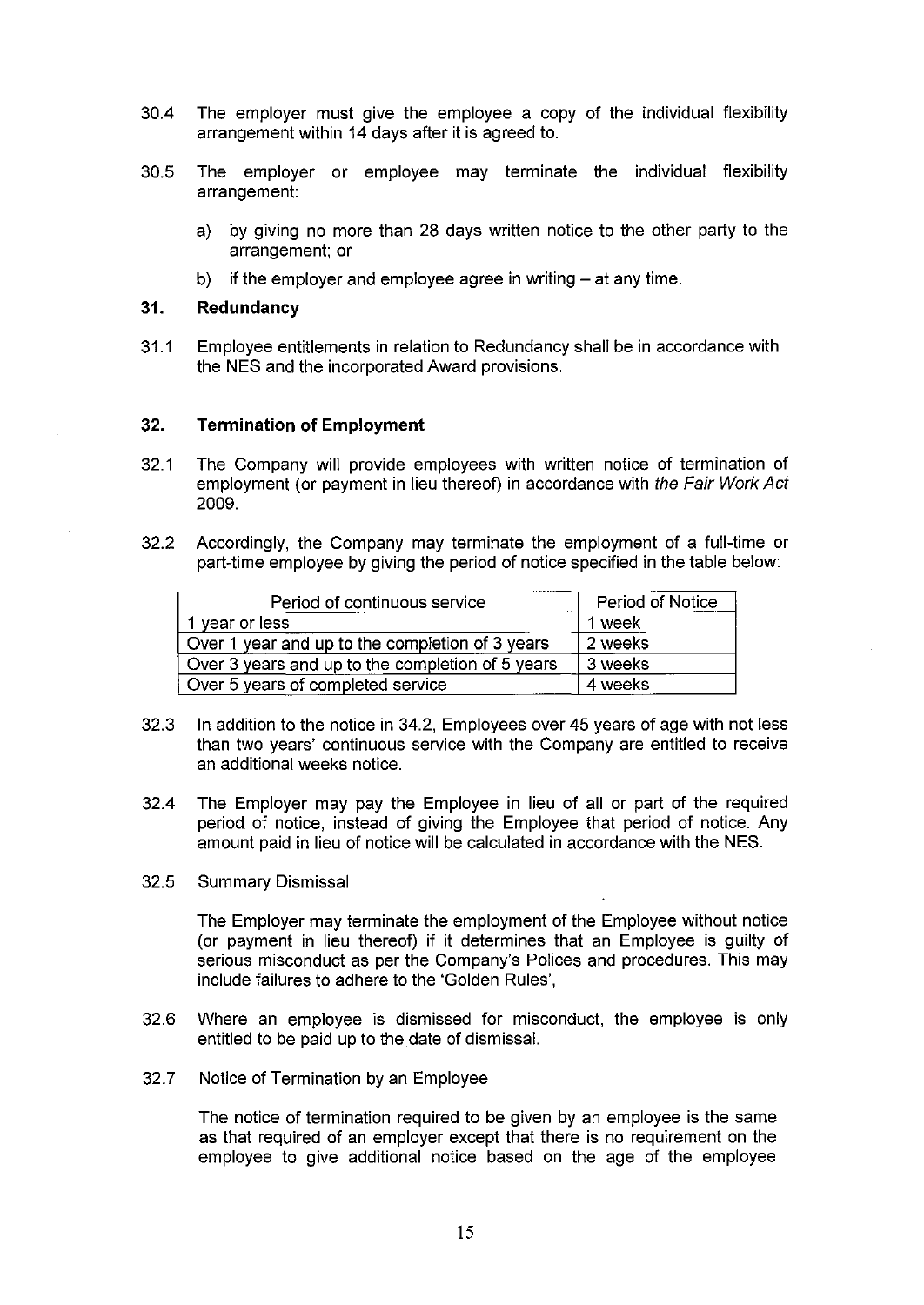concerned. If an employee fails to give the required notice the employer may withhold from any monies due to the employee on termination under this Agreement or the NES, an amount not exceeding the amount the employee would have been paid under this Agreement in respect of the period of notice required by this clause less any period of notice actually given by the employee.

#### 33. **Service Pay**

- 33.1 In recognition of loyalty to the company, during the nominal term of this agreement Chemtrans will make a payment of \$1300.00 gross to each full time employee covered under this agreement who has completed 12 months continuous service with the Company as at 1 November each year. If at 1 November an employee has not completed 12 months service they shall receive a pro rata payment calculated based on their period of continuous service with the Company.
- 33.2 No part-payments will be made for employees leaving before 1 November of any year.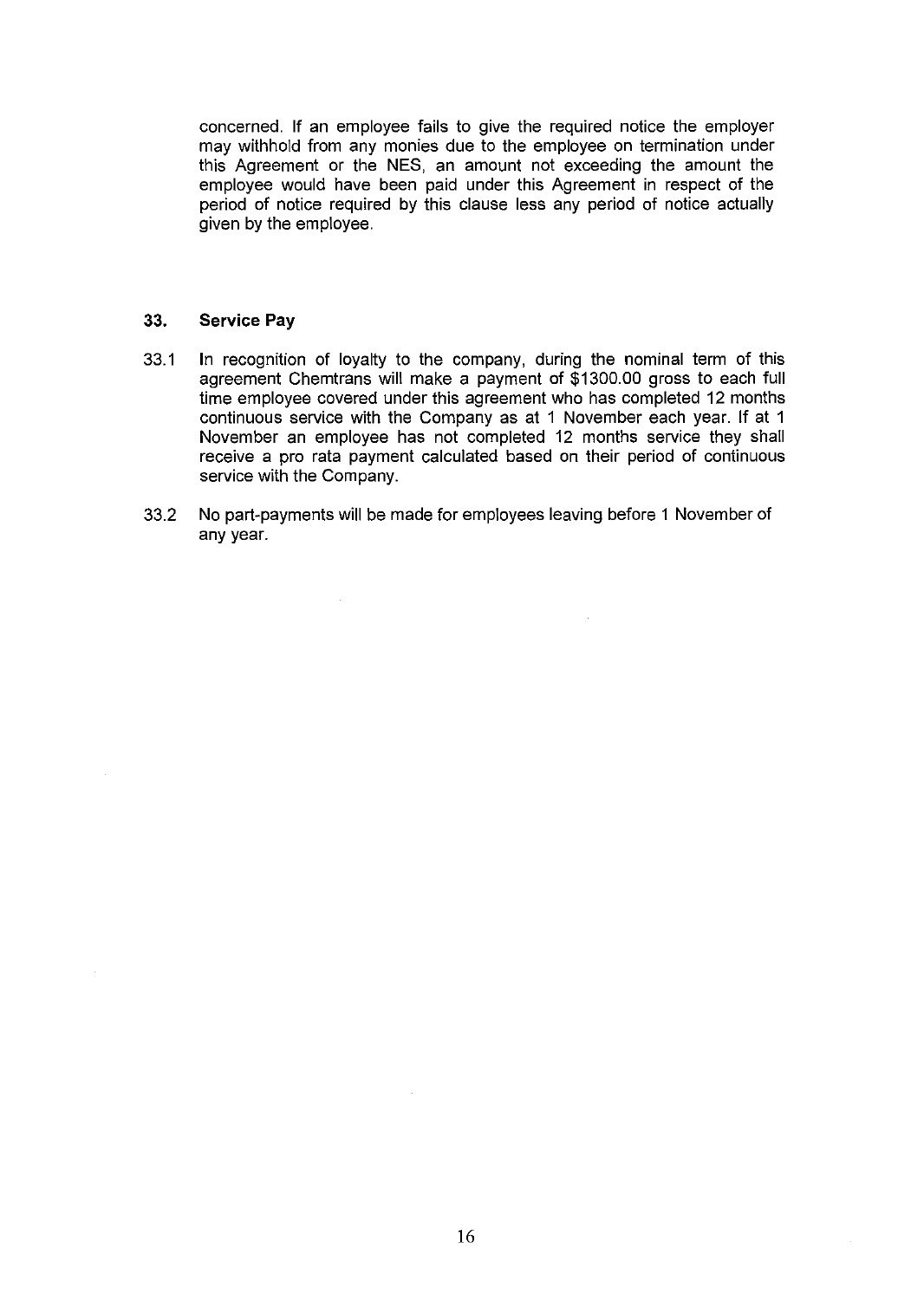#### **34. SIGNATURES**

п.

|                          | Executed by K&S Freighters representative: |
|--------------------------|--------------------------------------------|
| Signature:               | 17F2619<br>Date:                           |
| Signatory<br>Name/Title: | Peter O'Bren State Manager WA              |
| Signatory<br>Address:    | B Gentral Ave Hazelmere WA 6055            |

Authority to sign the agreement: The above person is authorised by the Company to sign the agreement on its behalf

Executed by a representative of the Employees covered by the Agreement:

| Signature:            | MANONO                     | Date: |
|-----------------------|----------------------------|-------|
| Signatory<br>Name:    | Andrew<br>Stewart          |       |
| Signatory<br>Address: | 3 Central Ave Hazebrune WA | 6053  |

Authority to sign the agreement: The above person is a bargaining representative in accordance with Division 3 of the Fair Work Act 2009 and will be covered by the agreement.

|                       | Executed by the Transport Workers Linion (Western Australian Branch) by their representative: |
|-----------------------|-----------------------------------------------------------------------------------------------|
| Signature:            | 12 March 2019<br><b>VESTERN AUSTRAL Date:</b>                                                 |
| Signatory<br>Name:    | <b>BRANCH</b><br>Timothy Dawson, WA Branch Secretary                                          |
| Signatory<br>Address: | Level 3, 82 Beaufort Street, Perth W.A. 6000                                                  |

Authority to sign the agreement: The above person is authorised by the Transport Workers Union to sign the agreement on its behalf.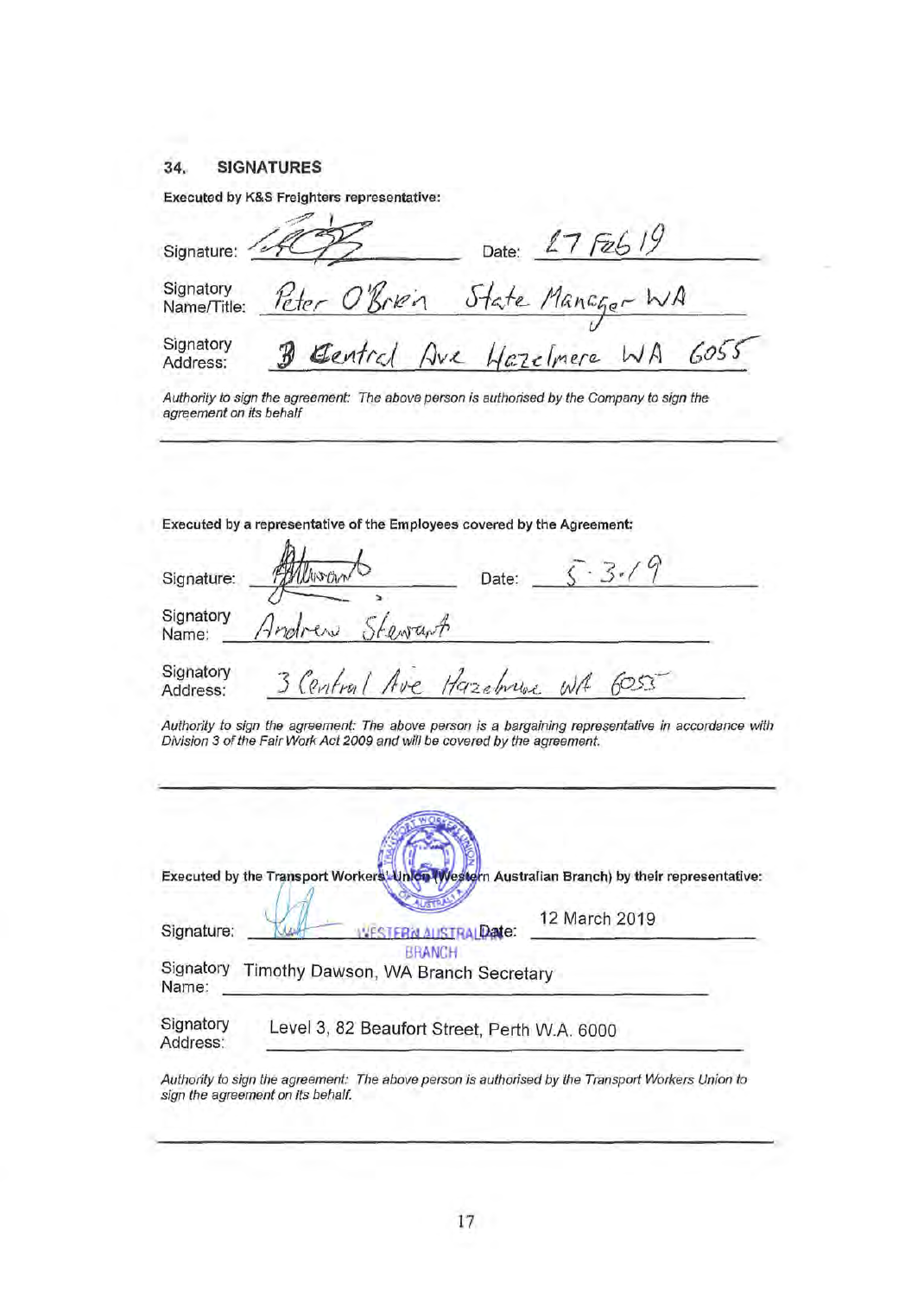| For the Transport Workers' Union (Federal Office)<br>$N.14$ lette |  |               |                                       |                                 |
|-------------------------------------------------------------------|--|---------------|---------------------------------------|---------------------------------|
| Signatory<br>Name:                                                |  | Nick MCIntest |                                       |                                 |
| Signatory<br>Address:                                             |  |               | Luc 2, 388-390 SUSSEX ST. 548NEY 2000 |                                 |
|                                                                   |  |               |                                       | $P = \{x_1, x_2, \ldots, x_n\}$ |

 $\sim$ 

 $\bar{z}$ 

 $\ddot{\phantom{0}}$ 

 $\sim$ 

Basis of signatory's authority to sign the agreement<u>: *Nano Jac Ass c. Secrement*</u> rsjJ *J tf* 

 $\hat{\mathbf{r}}$ 

 $\mathcal{A}^{\mathcal{A}}$ 

 $\bar{\mathcal{A}}$ 

 $\mathcal{A}$ 

 $\sim$